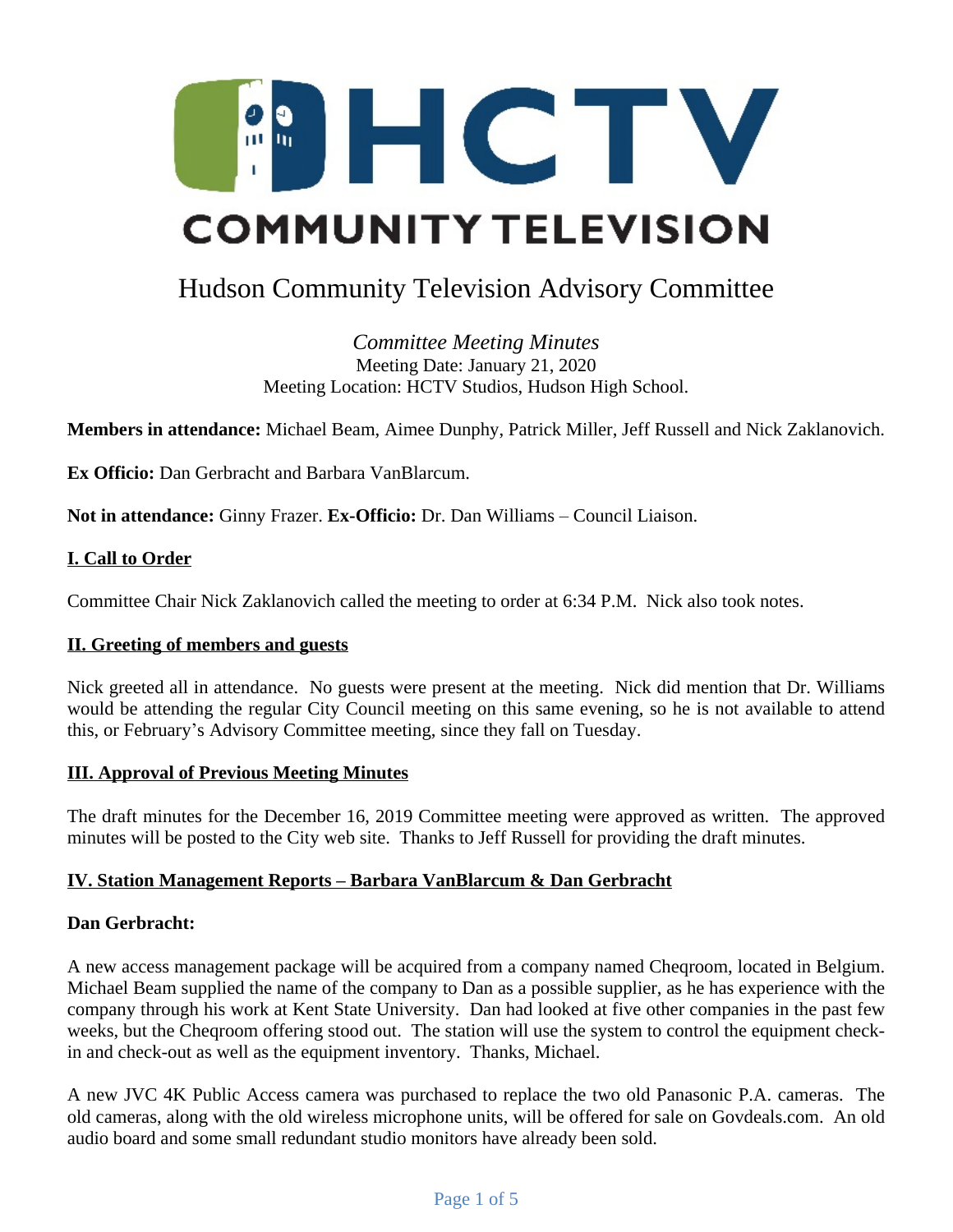## **IV. Station Management Reports – Barbara VanBlarcum & Dan Gerbracht, continued**

Two station computers will be replaced with new Apple MacBook Pro computers. The purchase of the new computers was included in the 2020 station budget. Also, a new Drone unit was acquired for use by the station.

Three basketball games have been covered so far this season, with three more scheduled for coverage. A new Hudson Headlines program was produced about the Community Rooms at the new City Hall.

Both Dan & Barbara VanBlarcum made a presentation to Hudson City Council last week to familiarize the members about the HCTV operation. All indications are that the presentation was well received.

Dan provided a copy of the station analytics report and the revenue report for 2019 to the committee members. Franchise fees for 2019 totaled about \$310,000, while \$11,000 of grant & donation funds were received. Dan also distributed the Granicus report concerning live viewing of public meetings and the Vimeo report for on-line program viewing. The Granicus report shows that 174,000 people accessed the public meeting system during the year. The report also shows that 155 hours of public meetings were recorded by HCTV during the year, 90 hours of which required staff time, not counting meeting set up & tear down time. The Vimeo report showed 24,000 people viewed content on Vimeo with 2,300 watching content to the very end of the programs.

Michael asked if there is data available on social media viewership. Dan said that the city's Social Media department has that data and could easily report the totals. Dan said that he would try to get the social media result data for the February committee meeting.

Dan mentioned that during the Council presentation, he had said that HCTV is one of the most visible, yet invisible departments in the City, meaning that the videos produced by the staff are a valuable and critical provision for the City, yet those that provide those videos are less visible to the Council and the citizens of Hudson. Dan said that in 2019, HCTV provided and average of one social media video per week, compared to an estimate of six for all of the previous year.

Michael noted from the reports that there was a significant spike in viewership levels on Vimeo around October of 2019. Dan surmised that Football coverage may have been the reason for the increase in viewer levels at that time.

Michael asked if there was some way available to automate some of the public meetings that are now required to be recorded by a staff member. Dan responded that the automation systems currently available are not yet sophisticated enough to replace staff on-site operation.

### **Barbara VanBlarcum:**

HCTV was involved with a number of productions, both for Public Access and under the HCTV banner.

### **Public Access:**

 A Gap Year – Charleton Brothers, Yeji Around Town: Fair Trade on Main, North of 60 (2 episodes), Retirepreneur (1 episode), Forum 360 (4 episodes), Christ Church Pageant, Phun Phacts at the Pharmacy, Hudson Rotary Club, First Congregational Church, Gloria Dei Lutheran.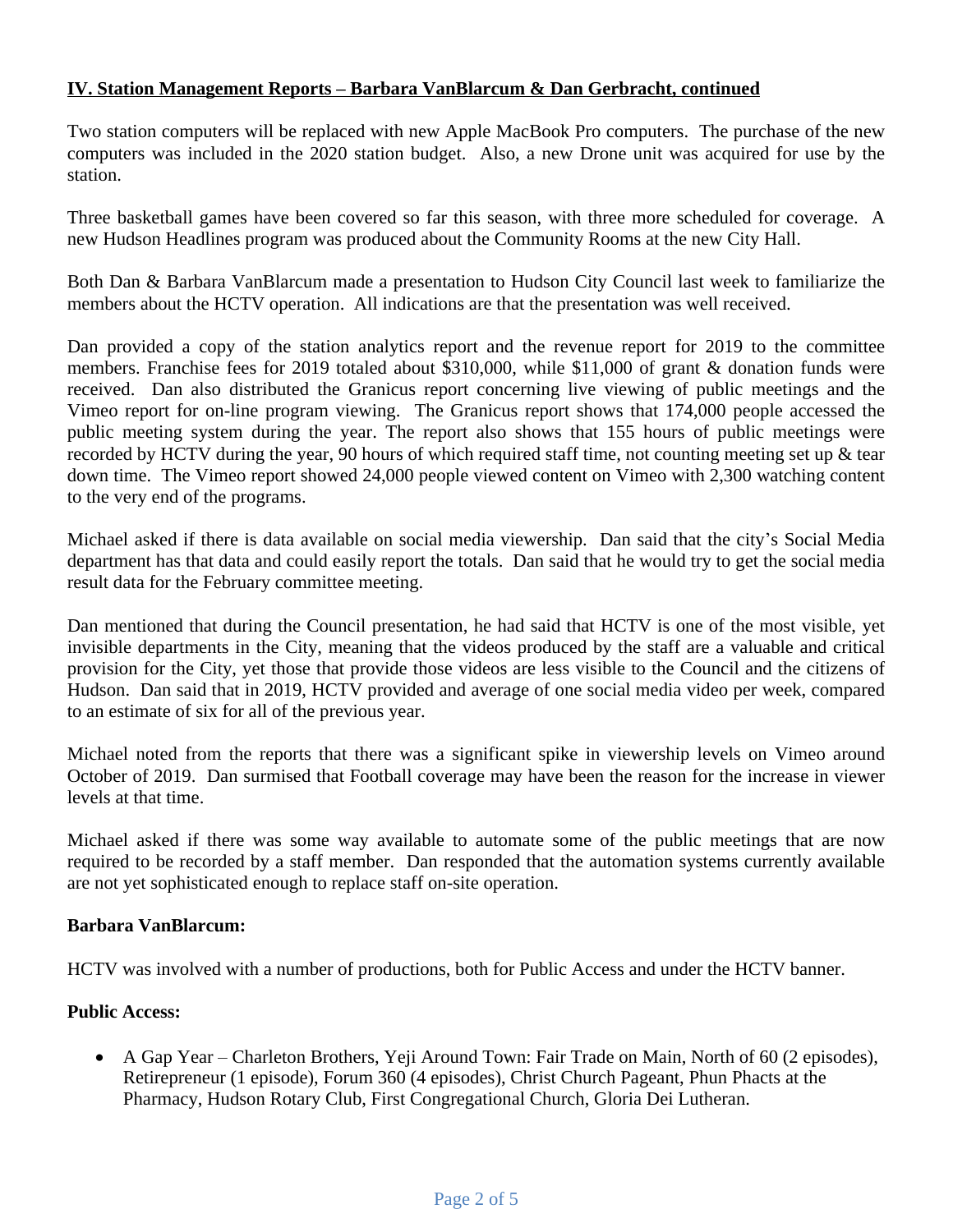# **IV. Station Management Reports – Barbara VanBlarcum & Dan Gerbracht, continued**

## **HCTV productions:**

 Girls Basketball vs Wadsworth & Stow, Boys Basketball vs Cuyahoga Falls, HHA: Early Builders of Hudson, Oral History of George & Joan Brandon, 4 Manager's Moments, 2 Hudson Headlines, More work on the Richard Grell feature, completed work on the Sips & Bites campaign, Vocal Impact Invitational.

### **Acquired programs:**

Girls Basketball at Wadsworth, Boys Basketball at Wadsworth, City Club of Cleveland.

Barb reported that Frank Youngwerth's "Good Day in Hudson" grants are coming in for 2020 in the amount of \$5,200. Later this week, equipment will go out to record the Christian Unity Prayer Service (CUPS) which has been recorded on an annual basis for the past 16 years. Dr. Andrew Kender III, a chiropractic doctor from the Twinsburg Chiropractic Center has been coming in to practice recording, with an eye towards eventually producing programs. Ginny Frazer will be in on Friday with Sheryl Sheatzley, Communications & Alumni Outreach Manager for the Hudson City Schools, to record a PSA about the recently published Hudson High School Alumni book.

Dan & Barb have a meeting on January 22 with the Six District Compact concerning that group's proposed new video production class that we hear is being targeted to be held in the HCTV studio starting in the 2020- 2021 school year.

Following receipt of that information, the attendees at this meeting launched into a long discussion concerning all of the open questions that are raised by the proposed initiative. Almost no input has been requested from HCTV concerning any of the details about the class and the committee meeting discussions centered on the myriad of unanswered questions about the proposed class. There were too many unanswered questions brought up to document here.

Michael raised concern that whoever teaches such a class would have to be trained pedagogically to properly support the class. I had to look that word up, and now that I know what it means, he is correct. We hope to have much more information about the proposed class at the February committee meeting.

# **V. Friends of HCTV Update – All**

Barb reported that Ginny, in her absence, had forwarded information on the Friends of HCTV. Ginny reports that there are sponsors signed up to underwrite part of the costs for coverage of the last three basketball games. Friend's President Gary Dixon is encouraged by the basketball underwriting success and hopes to extend the program into next football season.

# **VI. FCC Docket Order # 05-311 - Barbara VanBlarcum**

Barb distributed information from the Alliance for Community Media concerning that group's efforts in response to FCC Docket Order # 05-311.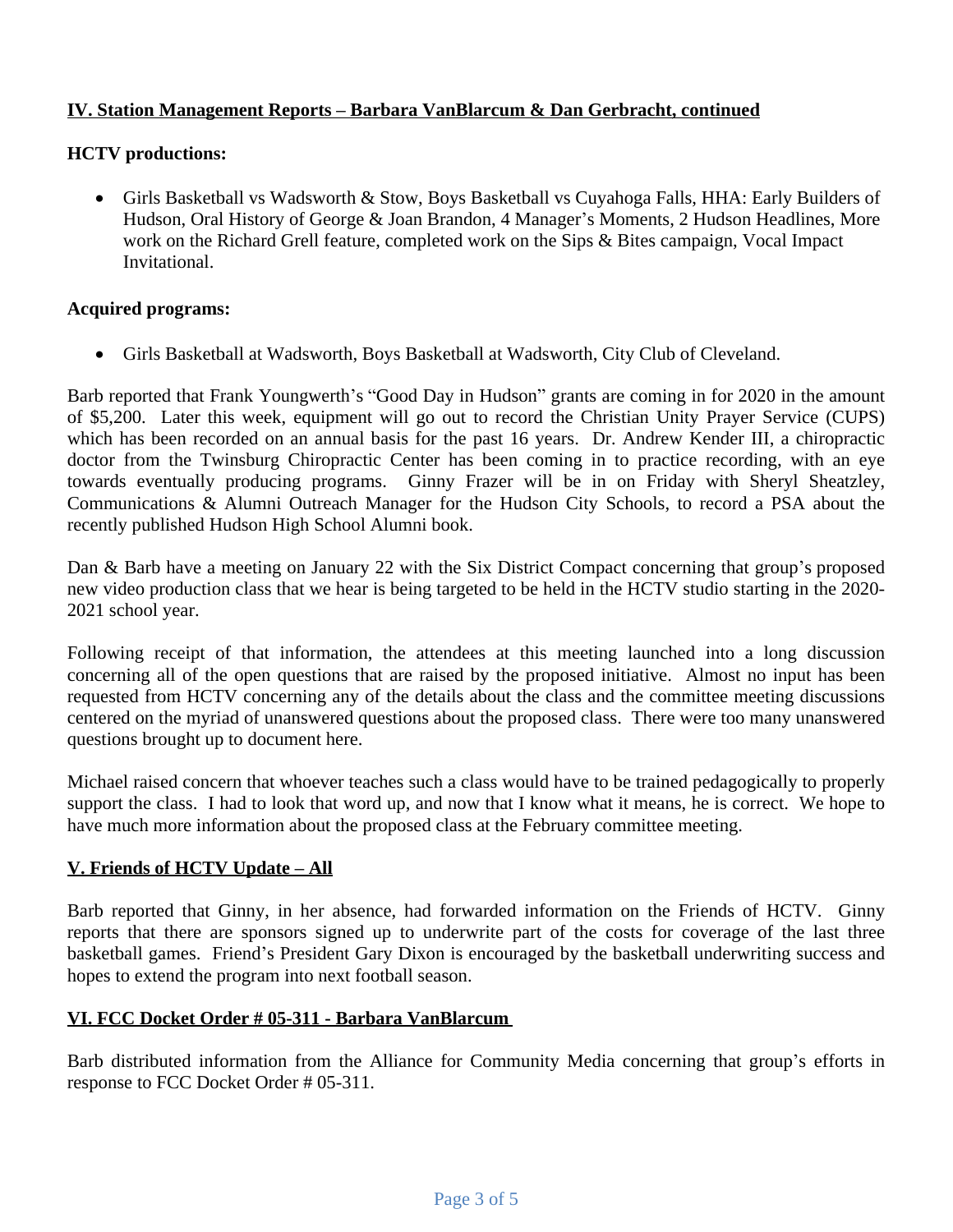# **VI. FCC Docket Order # 05-311 - Barbara VanBlarcum, continued**

The Alliance has begun an opposition effort that would protect Public Access operations from the financial dangers brought on by implementation of the FCC docket order. The Alliance is attempting to generate U.S. Congressional support for defining franchise fees as monetary units that cannot be seized or reduced by cable operators by claims of return of in-kind services, which are not monetary funds. A growing number of U.S. Representatives and Senators are lining up in support of the Alliance initiative.

# **VII. New Access Program Ideas, Previous Meeting Follow Up & Once Around – All**

Jeff asked about the replacement status for Philip Sieb, who sadly has recently resigned his position at HCTV. Dan responded that they are working on getting the preliminary work done to hire a replacement for Philip.

Jeff also asked about an alternative plan to replace the franchise fees from Spectrum customers with a like fee from Velocity customers. Even though that issue had been discussed many years ago, it was decided that such a move would not be advisable at this time. The possible inclusion of the HCTV budget in the City's general fund could be a solution to the franchise fee problem, if the franchise fees become impacted by Order # 05-311.

Jeff asked for an update on the viewer survey that had been discussed at the last few meetings. Dan said that the plan was to hold the survey for now, as the Park Board is currently circulating a citizens survey. The plan is to conduct the HCTV survey in March or April, in concurrence with a planned Hudson Headlines episode that will focus on the station operation.

Barb mentioned that Ginny had suggested a Letter to the Editor in the Hudson Hub-Times to advise the public about the Vimeo on-demand system. Barb said that she would follow up with Ginny on progress on that suggetion.

Jeff said that the proposed survey is really not intended to collect data, but is actually intended to be a "touch point" to the citizens, to try to make them aware of the Vimeo service. Michael noted that his experience is that there are better ways to discern information, rather than by a survey. He felt that discovering interest in the station, and what the citizens are viewing, would be useful information that could be collected, but a survey is not the best way to do that. Aimee Dunphy added that the current discusssion does not have to be about one or the other. She felt that it would not hurt to do the survey, but we should also find other ways to promote the station and the Vimeo service.

Along that line, Barb mention that "Yeji About Town" producer Yeji Kim also writes for the Hub-Times and is planning on doing an article for the paper about HCTV. Barb asked what else could be done. Aimee asked if the promotion efforts are resetricted by the City. While there is some restriction, Micheal felt that social media exposure, being physically visable at events and posting banners at events that are being recorded by HCTV are the best ways to gain exposure for the station.

Dan noted that we must be careful when using e-mail information to contact citizens, that we not use the contact data in a way that does not conform with the Code of Conduct. Just having a person's e-mail address does not give the right to use that address in some other way.